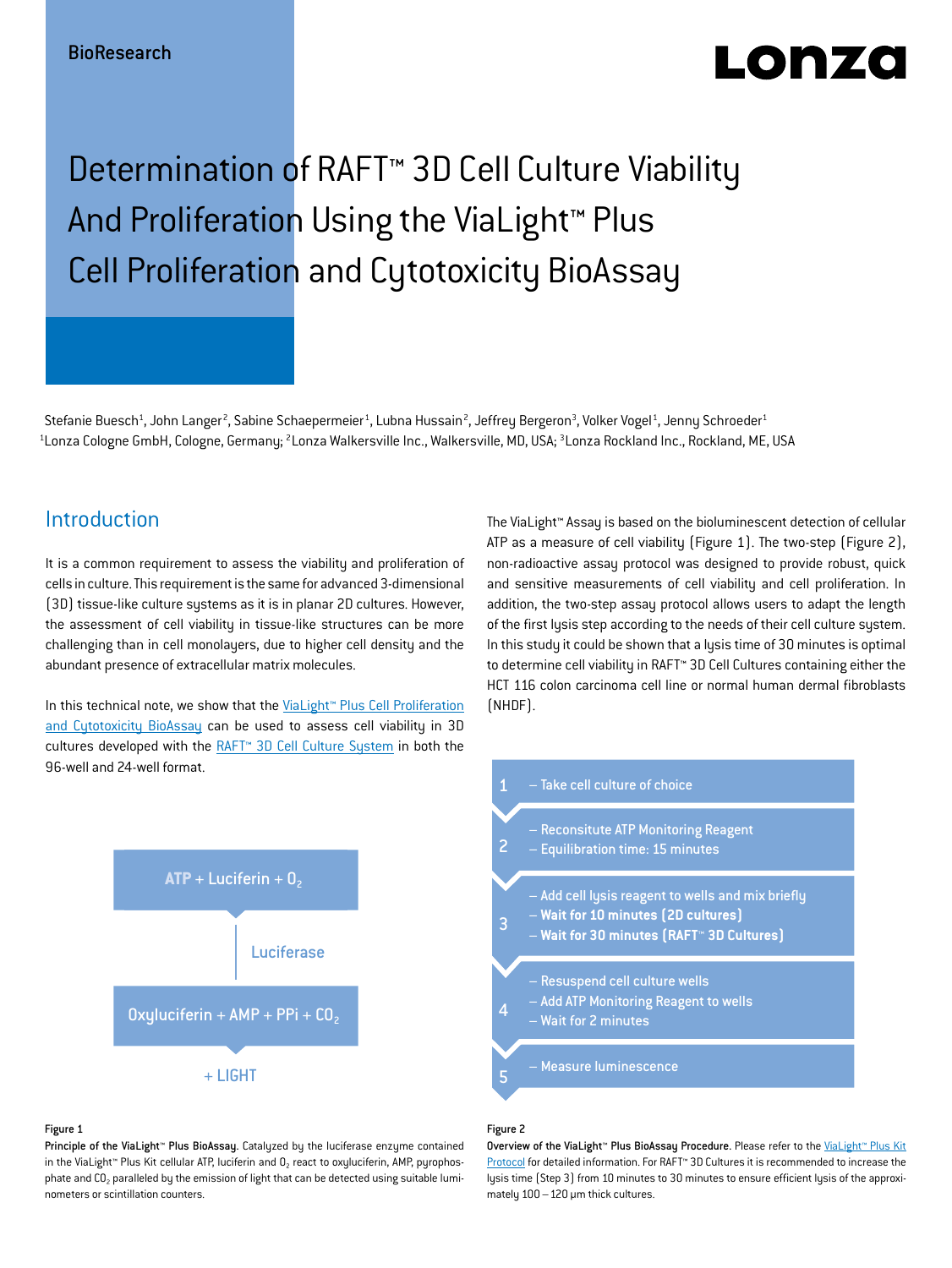# Materials and Methods

- Neonatal Dermal Fibroblasts (NHDFneo) [Lonza Cat. No.: CC-2509]
- Fibroblast Growth Media, FGM™-2 BulletKit™ [Lonza Cat. No.: CC-3132]
- Reagent Pack™ Subculture Reagents [Lonza Cat. No.: CC-5034]
- Human Colon Carcinoma Cell Line (HCT 116) (ATCC® Cat. No.: CCL-247™)
- HCT 116 Medium: McCoy's 5A Medium [Lonza Cat. No.: BE12-688F] supplemented with 10% Fetal Calf Serum and 1% Penicillin/Streptomycin [Lonza Cat. No.: DE17-602E]
- DPBS w/o Ca and Mg [Lonza Cat. No.: BE17-512F]
- Trypsin Versene® (EDTA) mixture (10x) [Lonza Cat. No.: BE02-007E] diluted 1:10 in DPBS w/o Ca and Mg [Lonza Cat. No.: BE17-512F]
- RAFT™ Reagent Kit for 3D Culture [Lonza Cat. No.: 016-0R94]
- RAFT™ 96-well Absorber Kit [Lonza Cat. No.: 016-0R92]
- RAFT™ 24-well Absorber Kit [Lonza Cat. No.: 016-1R32]
- White-walled 96-well cell culture plates e.g. white walled/clear bottom 96-well plates [Greiner Bio-One Cat. No.: 655098]
- 24-well cell culture plates e.g., Corning® Costar® Cell Culture Plates [Corning Cat. No.: 3526]
- ViaLight™ Plus Cell Proliferation and Cytotoxicity BioAssay [Lonza Cat. No.: LT07-221]
- ATP (e.g., Lonza Cat. No.: LT27-008 or Sigma-Aldrich Cat. No.: A7699-1g)
- Fluoroskan Ascent FL (Labsystems)

NHDFneo primary cells and HCT 116 cell line were cultured according to the instructions provided by the supplier before being plated in either 2D cultures or RAFT™ 3D Cultures for cell viability assessment. RAFT™ Cultures were made following the protocol supplied with the RAFT™ 3D Cell Culture Kit. Please refer to the [RAFT™ 3D Cell Culture Kit Protocol](http://www.lonza.com/go/literature/5156) for more detailed information.

In this example, cells were seeded in triplicates into 96-well cell culture plates or in duplicates into 24-well cell culture plates. Seeding densities of 1,500 – 96,000 cells or 30,000 – 480,000 cells were used in the 96-well format or the 24-well format, respectively. A triplicate of acellular cultures was included as a background control in the ViaLight™ Plus Cell Proliferation and Cytotoxicity BioAssay. The luminescence background in acellular RAFT™ 3D Cultures should be very low and similar to standard 2D cultures.

Standard 2D cultures were set up in either 100 μl (2-hour 96-well cultures), 200 µl (72-hour 96-well cultures) or 500 µl (2-hour 24-well cultures) of FGM™-2 Medium or HCT 116 medium. For RAFT™ 3D Cultures, the same amounts of medium were added to the cultures immediately after removing the RAFT™ Absorbers from the RAFT™ 3D Cultures (Step 5.5 in the RAFT™ 3D Cell Culture Kit Protocol). Subsequently, all cultures were incubated for either 2 hours or 72 hours at 37°C and 5% CO<sub>2</sub> in a standard cell culture incubator [Heracell or Heracell 240, Heraeus].

The ViaLight™ Plus Cell Proliferation and Cytotoxicity BioAssay Kit was used for 2D cultures according to the protocol provided by the supplier. Please refer to the ViaLight<sup>™</sup> Plus Kit Protocol for detailed information. For RAFT™ 3D Cultures a slightly modified ViaLight™ Plus Protocol was used.

## 96-well RAFT<sup>™</sup> 3D Cultures

2-hour 96-well RAFT™ 3D Cultures set up with 100 µl culture medium were used for the ViaLight™ Plus Assay as is. 72-hour RAFT™ 3D Cultures were set up with 200 µl of culture medium per well. Therefore, 100 µl of medium was removed carefully from each well using a standard multichannel pipet, so that 100 µl of cell culture medium remained. 50 µl of ViaLight™ Cell Lysis Reagent was added to each well and plates were briefly shook (30 seconds, 900 rpm, Fluoroskan Ascent FL). Subsequently, RAFT™ 3D Culture Plates were incubated at room temperature. After 30 minutes of incubation, 100 µl of ViaLight™ ATP Monitoring Reagent was added to each well. Plates were briefly shook again (30 seconds, 900 rpm, Fluoroskan Ascent FL) and incubated for 2 more minutes at room temperature in the dark. Luminescence was measured in the Fluoroskan Ascent FL Reader using a read time of 1 second (integrated).

For standard 2D cell cultures it is recommend that the plates are not shaken as this can induce frothing. Bubbles produced may deflect the light signal away from the detection unit, reducing the number of RLUs observed and producing an artificially low result. However, for RAFT™ 3D Cultures careful shaking is recommended to ensure complete lysis as well as optimal mixing of the ViaLight™ ATP Monitoring Reagent. Shaking conditions were selected that resulted in minimal to no frothing. In case bubbles were observed despite careful handling, mixing and shaking a standard hair dryer (Compact 1000, Philips) was used to remove them.

## 24-well RAFT™ 3D Cultures

For 24-well RAFT™ 3D Cultures containing 500 µl of cell culture medium, 250 µl of Lysis Buffer were added to each well and plates were briefly shook (30 seconds, 900 rpm, Fluoroskan Ascent FL). Subsequently, RAFT™ 3D Culture Plates were incubated at room temperature. After 30 minutes of incubation, 100 µl of cell lysate were transferred in duplicate into a white-walled 96-well cell culture plate. 100 µl of ViaLight™ Substrate were added to each well. Plates were briefly shook (30 seconds, 900 rpm, Fluoroskan Ascent FL) and incubated for another 2 minutes at room temperature in the dark. Luminescence was measured in the Fluoroskan Ascent FL Reader using a read time of 1 second (integrated).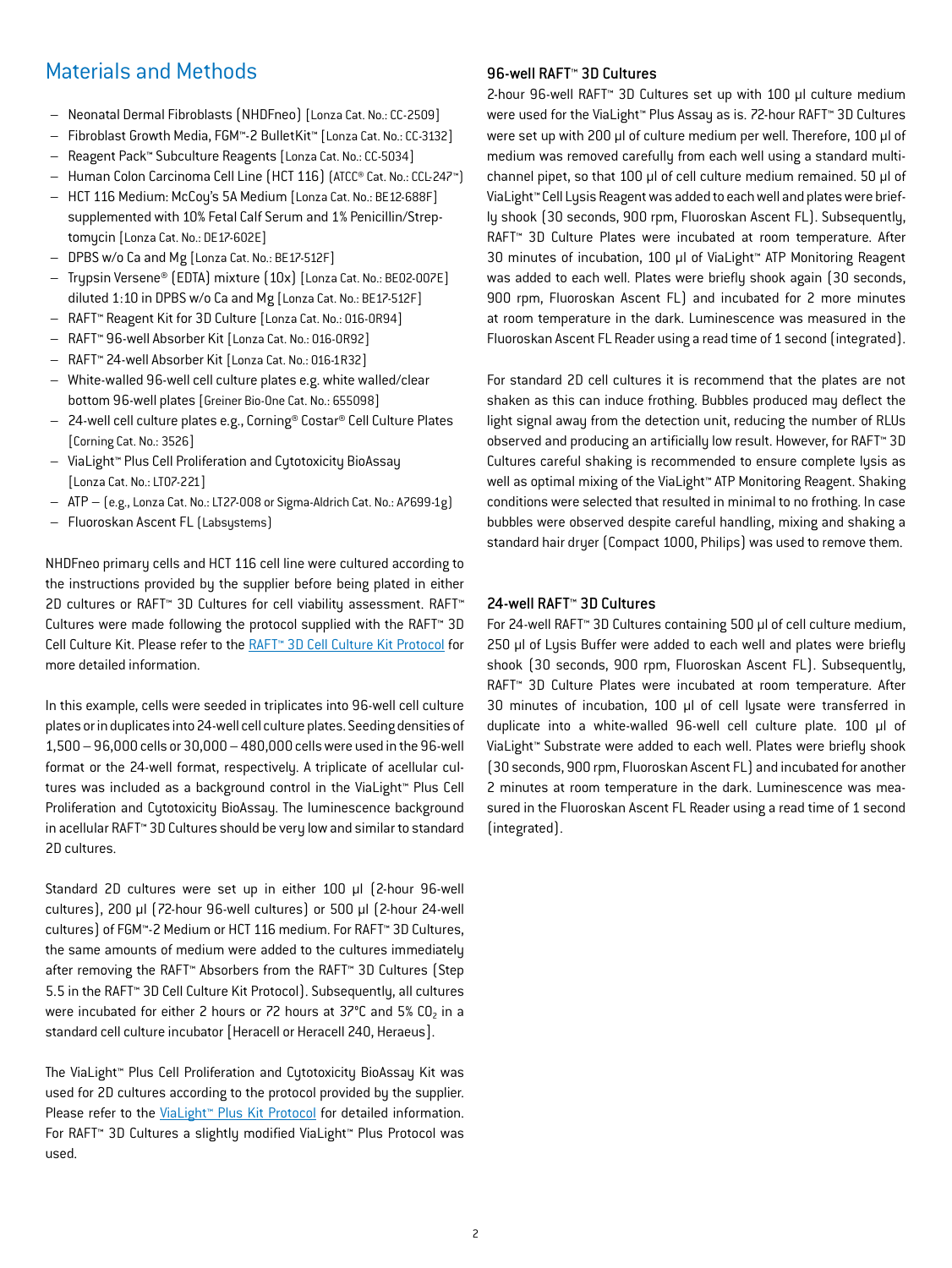# **Results**

Two different cell types were used in this study that show different growth behavior in RAFT™ 3D Cell Cultures. NHDFneo grow as individual cells interspersed in the RAFT™ 3D Collagen Scaffold (Figure 3A). This growth behavior resembles the growth of fibroblasts *in vivo*, as e.g. shown by Julie Daniels and colleagues who compared the central human cornea with a bio-engineered cornea based on plastically compressed collagen. In the bio-engineered cornea, human limbal fibroblasts were cultured within the plastically compressed collagen scaffold. Human limbal epithelial cells seeded on top of the collagen formed a stratified layer when airlifted.<sup>1</sup>

In contrast to NHDFneo, the colon cancer cell line HCT 116 forms aggregate-like structures (Figure 3B). The morphology of HCT 116 in RAFT™ 3D Cultures has been analyzed in more detail by Tarig Magdeldin and colleagues. They found a "grape-like" morphology of HCT 116 cell in RAFT™ Cell Cultures.<sup>2</sup> A similar morphology has been observed before in a panel of breast cancer cell lines cultured in Engelbreth-Holm-Swarm tumor extract.<sup>3</sup> Eight out of nine cell lines that formed a grape-like phenotype were isolated from tumor metastasis, indicating an acquired ability of these cells to metastasize over the course of their evolution.<sup>3</sup> Interestingly, HCT 116 cells are reported to show invasive behavior, too, for example in a Balb/c nude male mice model.4





#### Figure 3

NHDFneo and HCT 116 cells in 24-well RAFT™ Cultures. At the indicated time points cells were stained for 30 minutes with 0.4 µM Calcein AM (LifeTechnologies, C3100MP) for viable cells (green) and 10 µg/ml Propidium lodide (Fluka Cat. No. 70335) to detect dead cells (red). A) 30,000 NHDFneo cultured for 72 hours B) 50,000 HCT 116 cultured for 6 days. Scale bar: 100 µm.

In a first experiment an ATP-standard curve was generated to determine the linear range of the assay system used including the Fluoroskan Ascent FL Reader. Since different culture media may quench the light output from the bioluminescent reaction to differing degrees, the ATP standard was always diluted in the respective cell culture medium to obtain ATP concentrations of  $0 - 15$  µM, and 100 µl of each dilution were added in triplicate to the assay plate.

In addition, the ATP-standard curve was used to analyze whether the presence of RAFT™ 3D Cultures has an impact on the performance of the ViaLight™ Plus Assay. Therefore 100 µl of the ATP standard were applied to either standard white-walled 96-well cell culture plates or to the same type of plates containing 96-well acellular RAFT™ 3D Cultures.

Examples of ATP-standard curves are shown in Figure 4. Interestingly, different light output was observed in the two different cell culture media as measured by the Relative Luminescence Units (RLU). The HCT 116 medium seems to quench the bioluminescent reaction to a higher degree than the FGM™-2 Medium. However, a linear range of the ViaLight™ Plus Assay for ATP concentrations of up to 15 µM could be observed in both cell culture media with  $R^2$  values of more than 0.99 for all conditions tested. What's more, no negative impact of the RAFT™ Collagen on the performance of the ViaLight™ Plus Assay could be observed.



#### Figure 4

Linear Range of the ViaLight™ Plus BioAssay for an ATP standard in FGM™-2 and HCT 116 Medium in a standard white-walled 96-well cell culture plate with or without acellular RAFT<sup>™</sup> 3D Cultures. The mean luminescence recorded for each triplicate is plotted against the ATP concentration. The error bars represent the standard errors over each triplicate. A linear fit was generated for all ATP concentrations of  $0 - 15 \mu$ M. The R<sup>2</sup> value for the linear regression is indicated on the right hand side of the graph.

In addition to confirming the linear range of the ViaLight™ Plus Assay and allowing the researcher to compare results from cultures grown in different media, the usage of an ATP-standard curve can allow the comparison of experiments executed on different days. However, it needs to be considered that different cell types and cells in different assay conditions can possess different endogenous ATP levels. Therefore, it is advised to create an ATP standard curve in each experiment in the same plate in which the cell calibration curve samples are generated.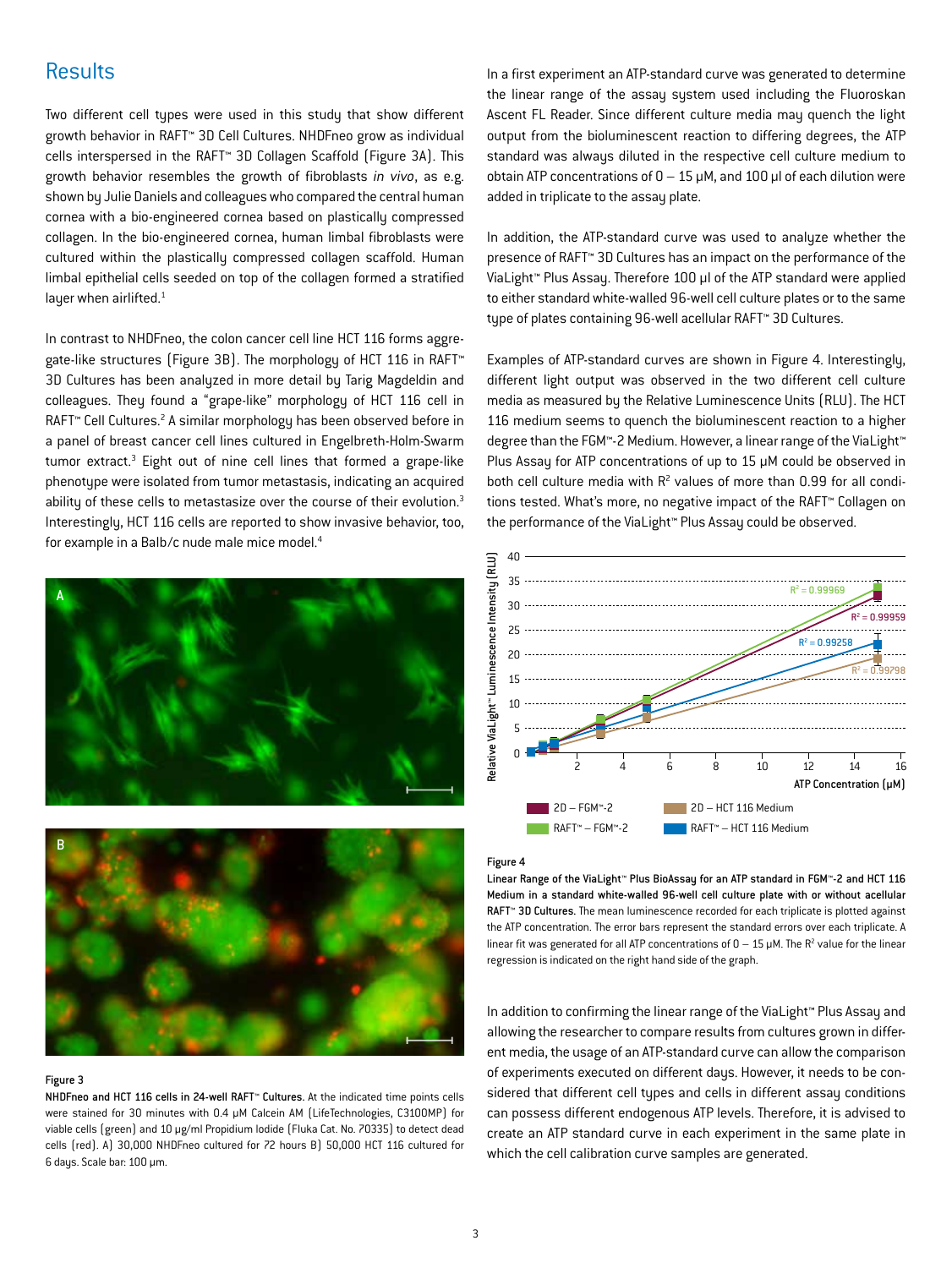One potential caveat of using cell culture assays established for 2D cultures in 3D cultures is the increased thickness and density of these 3D cultures. Reduced penetration of 3D cultures with assay reagents and insufficient lysis can be the result. Therefore we tested whether the ViaLight™ Plus Lysis Buffer will permeabilize cells in RAFT™ 3D Cultures. Our results indicate that 10 minutes of incubation of RAFT™ 3D Cultures with the ViaLight™ Plus Lysis Buffer permeabilized NHDFneo in these cultures efficiently as monitored by the entry of Propidium Iodide into the cells (Figure 5). In order to ensure complete lysis also of cellular aggregates in RAFT™ 3D Cultures – like HCT 116 clusters – we used a lysis time of 30 minutes in all subsequently presented RAFT™ 3D Culture ViaLight™ Plus Assays. Under these conditions also an efficient dissociation of the RAFT™ Collagen Scaffold itself could be observed.





#### Figure 5

NHDFneo are efficiently permeabilized by the ViaLight™ Plus BioAssay Lysis Buffer. A) 60,000 NHDFneo were cultured for 72 hours in 24-well RAFT™ 3D Cultures before being stained for 30 minutes with 0.4 µM Calcein AM (LifeTechnologies, C3100MP) for viable cells (green) and 10 µg/ml Propidium Iodide (Fluka Cat. No. 70335) to detect dead cells (red). B) Subsequently the cells were exposed to the ViaLight™ Plus BioAssay Lysis Buffer while being monitored microscopically. After 10 minutes efficient lysis of cells was observed, indicated by the loss of Calcein AM fluorescence from the cells, while Propidium Iodide stained nuclei became visible. Scale bar: 100 µm.

In order to ensure that the extended lysis time has no impact on the performance of the ViaLight™ Plus Assay, we seeded different numbers of NHDFneo into standard white-walled 96-well cell culture plates and cultured them for 2 hours in a standard cell culture incubator. Subsequently we added 50 µl of ViaLight™ Plus Lysis buffer to each well and incubated the plates for 10 minutes, 30 minutes or 60 minutes at room temperature. After addition of the ViaLight™ Plus ATP Monitoring Reagent luminescence was measured as described above.

As shown in Figure 6, no clear impact of varying the lysis time between 10 minutes and 60 minutes could be observed. Interestingly, for the highest cell number tested (96,000 cells) slightly higher RLU were observed with lysis times of 30 minutes and 60 minutes compared to 10 minutes. This indicates that for very high cell densities a prolonged lysis time can be beneficial.



#### Figure 6

Impact of different lysis time on the ViaLight™ Plus BioAssay performance for NHDFneo in standard 96-well 2D cultures. NHDFneo were seeded in the indicated concentrations in standard white-walled 96-well cell culture plates and cultured for 2 hours at 37°C and 5% CO2. The mean luminescence recorded for each triplicate is plotted against the cell seeding density. The error bars represent the standard errors over each triplicate. A linear fit was generated for cell densities of  $0 - 96,000$ . The  $R^2$  value for the linear regression is indicated on the right hand side of the graph.

In a next step, we analyzed whether the optimized ViaLight™ Plus BioAssay Protocol with the extended lysis time of 30 minutes can actually be applied to cell-containing RAFT™ 3D Cultures. In Figure 7, we show that for the range of selected cell densities  $(0 - 96,000$  cells) the response of the ViaLight™ Plus BioAssay is linear for both 96-well 2D and RAFT™ 3D Cultures and for both HCT 116 cells and NHDFneo 2 hours after seeding of cells. The  $R^2$  value for the linear regression is high in 2D and in RAFT<sup>®</sup> 3D Cultures with  $R^2$  values of >0.95. In addition, low background luminescence of 0.002 RLU was confirmed for acellular RAFT™ 3D Cultures, which is comparable to the value recorded for acellular 2D cultures.

Interestingly, HCT 116 cells show comparable RLU and therefore ATPlevels in both the RAFT™ 3D Cultures and in 2D cultures. On the other hand, lower ATP concentrations were detected in NHDFneo cultured in RAFT™ System as compared to standard 2D cultures. It can be speculated, that the metabolism of at least certain cell types is altered when exposed to a different, more *in vivo*-like cell culture environment. Actual differences in cell number due to enhanced cell proliferation in 2D cultures are not expected under the selected experimental conditions with a time span of only 2 hours between cell culture set-up and viability assessment. Higher mortality of cells within RAFT™ 3D Cultures compared to 2D cultures can also be excluded as a cause for the detected lower RLU, because the Calcein AM staining as shown in Figure 3A or Figure 5A indicates that almost all NHDFneo in the RAFT™ 3D Cultures are Calcein AM-positive and therefore viable, while almost no Propidium Iodide positive, dead cells can be detected.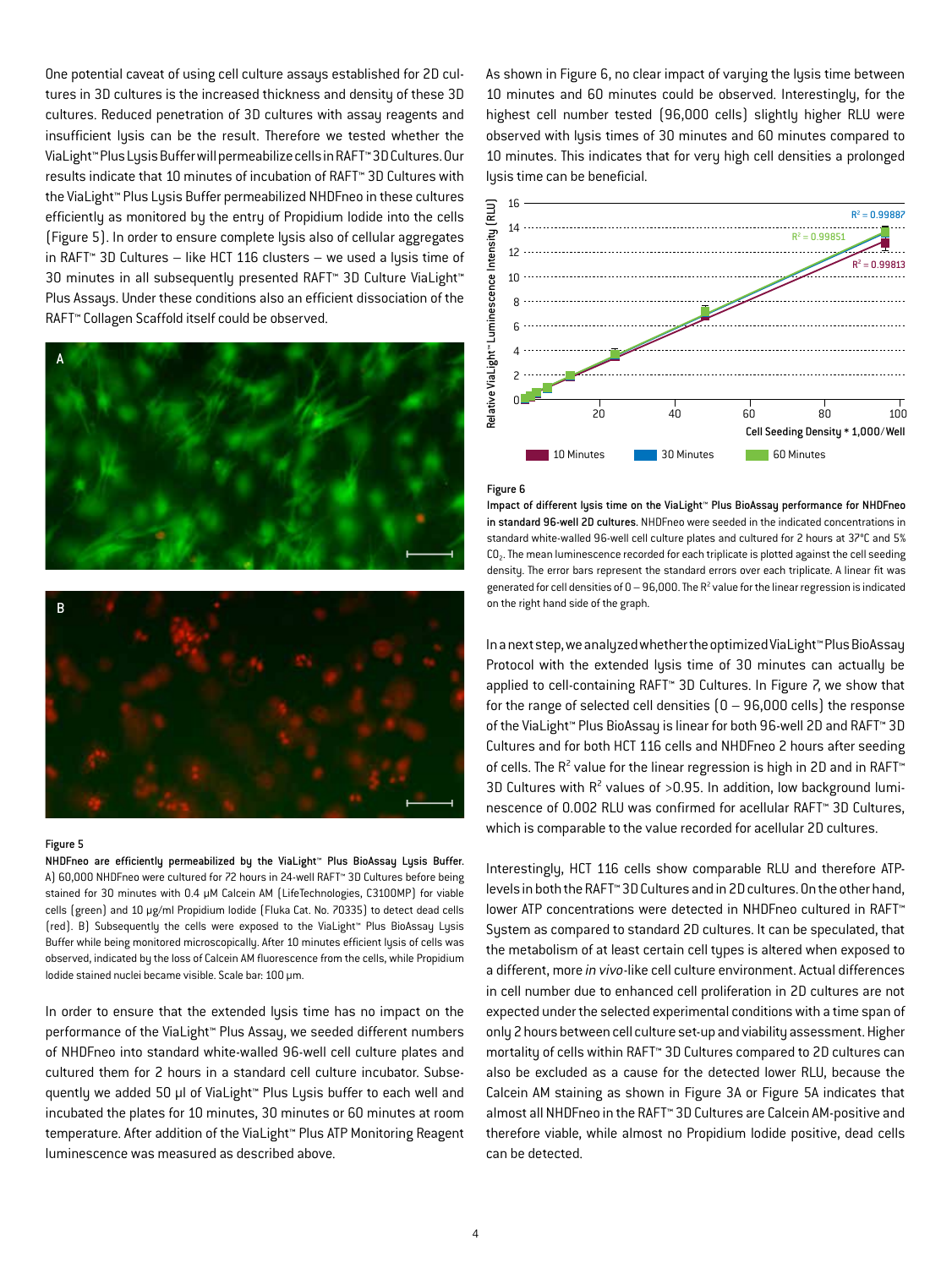



### Figure 7

Linear Range of the ViaLight™ Plus BioAssay for A) HCT 116 cells and B) NHDFneo in 96-well 2D and RAFT™ 3D Cultures. Both cell types were seeded in the indicated concentrations in either 2D or RAFT™ 3D Cultures in standard white-walled 96-well cell culture plates and cultured for 2 hours at  $37^{\circ}$ C and  $5\%$  CO<sub>2</sub>. The mean luminescence recorded for each triplicate is plotted against the cell seeding density. The error bars represent the standard errors over each triplicate. A linear fit was generated for cell densities of  $0-96,000$ . The R<sup>2</sup> value for the linear regression is indicated on the right hand side of the graph.

In Figure 8, we show that the ViaLight™ Plus BioAssay can also be applied to RAFT™ 3D Cultures in the 24-well format. A linear performance of the assay could be shown for both HCT 116 cells and NHDFneo with  $R^2$  value of >0.95. In alignment with the 96-well culture results, in the 24-well format HCT 116 cells also showed comparable RLU and therefore ATPlevels in 2D and RAFT™ 3D Cultures, whereas lower ATP concentrations were detected for NHDFneo in RAFT™ 3D Cultures.

Finally, we analyzed the 2D and RAFT™ 3D Cultures 72 hours after seeding with the ViaLight™ Plus BioAssay (Figure 9). Confirming our previous results, also 72 hours after seeding detected ATP-levels were lower in RAFT™ 3D Cultures compared to 2D cultures with the same cell seeding densities. Moreover, this effect was not only observed for NHDFneo, but also for HCT 116 cells.

#### Figure 8

Linear Range of the ViaLight™ Plus BioAssay for A) HCT 116 cells and B) NHDFneo in 24-well 2D and RAFT™ 3D Cultures. Both cell types were seeded in triplicate in the indicated concentrations in either 2D or RAFT™ 3D Cultures in standard 24-well cell culture plates and cultured for 2 hours at  $37^{\circ}$ C and  $5\%$  CO<sub>2</sub>. After lysis 100 µl cell lysate was transferred in duplicate into standard white-walled 96-well cell culture plates. After addition of 100 µl ViaLight™ Plus BioAssay Reagent, the mean luminescence recorded is plotted against the cell seeding density. The error bars represent the standard errors. A linear fit was generated for cell densities of up to  $480,000$ . The  $R^2$  value for the linear regression is indicated on the right hand side of the graph.

This observation is in alignment with microscopic observations (data not shown) and results of fluorescence-activated cell scanning (FACS) experiments (data not shown either). Calcein AM staining in combination with Propidium Iodide staining confirmed that reduced cell numbers after 72 hours in RAFT™ 3D Culture are due to reduced cell proliferation and are not caused by increased cell death (see e.g., Figure 3A).

This reduced cell proliferation might be seen as a drawback of 3D culture systems like the RAFT™ System. However, this reduced cell proliferation rate can reflect the *in vivo* growth properties of different cell types. For example fibroblasts usually slowly divide *in vivo* and only when a tissue is injured, the fibroblasts nearby proliferate and migrate into the wound, which helps to isolate and repair the damaged tissue.<sup>5</sup> Similarly, many cancer cell lines have population doubling times of hours to a few days in standard 2D cultures, whereas *in vivo* tumor growth often takes multiple weeks.<sup>6</sup>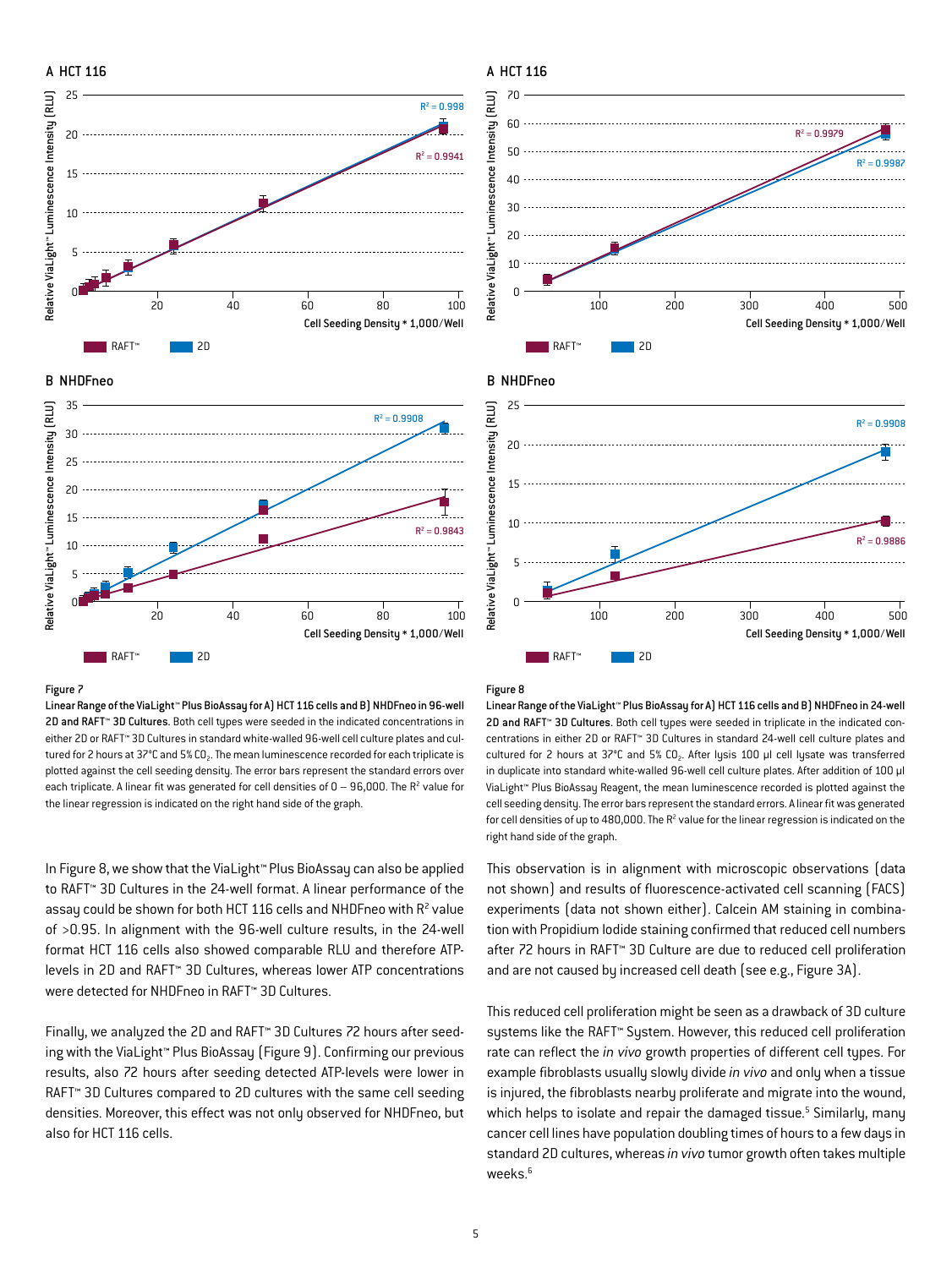## A HCT 116



### B NHDFneo



#### Figure 9

ViaLight™ Plus BioAssay Results for A) HCT 116 cells and B) NHDFneo cultured for 72 hours in 96-well 2D and RAFT™ 3D Cultures. Both cell types were seeded in the indicated concentrations in either 2D or RAFT™ 3D Cultures in standard white-walled 96-well cell culture plates and cultured for 72 hours at 37°C and 5% CO<sub>2</sub>. The mean luminescence recorded for each triplicate is plotted against the cell seeding density. The error bars represent the standard errors over each triplicate.

# **Conclusions**

In this technical note, we show that ViaLight™ Plus Luminescent Cell [Viability Assay](http://www.lonza.com/products-services/bio-research/assay-solutions/bioassays/cell-health-assays/vialight-plus-cell-proliferation-and-cytotoxicity-bioassay-kit.aspx) can be used with [RAFT™ 3D Cell Cultures](http://www.lonza.com/raft) with only slight modifications of the protocol. By extending the lysis time from 10 minutes to 30 minutes, efficient permeabilization of all cells within the RAFT™ 3D Cultures and complete dissolution of the RAFT™ 3D Collagen Scaffold could be achieved. For the cell types assessed here, a linear range of the assay is observed between 0 and 96,000 cells per 96-well and for up to 480,000 cells per 24-well.

## **References**

- 1. H.J. Levis, R.A. Brown, J.T. Daniels (2010) Plastic compressed collagen as a biomimetic substrate for human limbal epithelial cell culture. *Biomaterials*, pp. 1–12.
- 2. T. Magdeldin, V. López-Dávila, C. Villemant et al. (2014) The efficacy of cetuximab in a tissue-engineered three-dimensional *in vitro* model of colorectal cancer. *Journal of Tissue Engineering 5*, pp. 1–9.
- 3. P.A. Kenny, G.Y. Lee, C.A. Myers et al. (2007) The morphologies of breast cancer cell lines in three-dimensional assays correlate with their profiles of gene expression. *Molecular Oncology 1*, pp. 84–96.
- 4. S. Chowdhury, M. Ongchin, E. Sharrat et al. (2013) Intra-Tumoral Heterogeneity in Metastatic Potential and Survival between Iso-Clonal HCT116 and HCT116b Human Colon Carcinoma Cell Lines. *PLOS ONE 8*(4); pp. 1–8.
- 5. B. Alberts, A. Johnson, J. Lewis, eds. (2002). Fibroblasts and Their Transformations: The Connective-Tissue Cell Family. *Molecular Biology of the Cell* (4th ed.). New York: Garland Science. ISBN 978-0-8153-3218-3.
- 6. J. Mills, T. Matos, E. Charytonowicz et al. (2009) Characterization and comparison of the properties of sarcoma cell lines *in vitro* and *in vivo*. *Human Cell 22*(4); pp. 85–93.